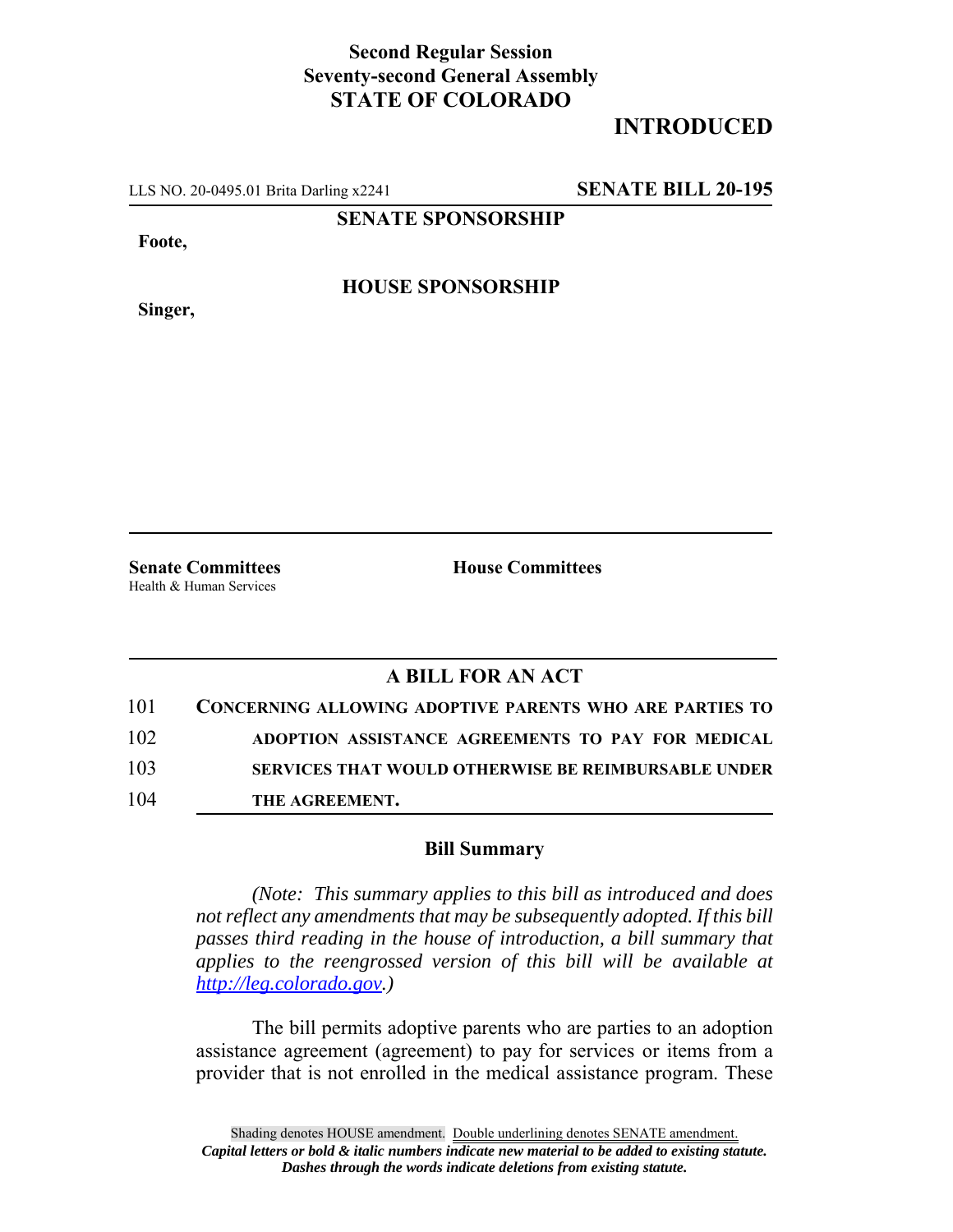services or items would otherwise be reimbursable under the medical assistance program pursuant to the terms of the agreement. The adoptive parents must determine that the special needs of the child or youth require items or services from the provider and must enter into a documented agreement with the provider in which the adoptive parents agree to bear the cost of the item or service.

*Be it enacted by the General Assembly of the State of Colorado:*

 **SECTION 1.** In Colorado Revised Statutes, 26-7-107, **amend** (3) and (5) as follows:

 **26-7-107. Determination of benefits - adoption assistance agreement - review - definitions.** (3) (a) Determination of the type and amount of benefits to be provided must take into consideration the circumstances of the adoptive family and the current and anticipated needs of the eligible child or youth being adopted. In no case may the amount of the monthly subsidy payment exceed the foster care maintenance payment that would have been paid if the eligible child or 11 youth had been in foster care at the time of the eligible child CHILD's or youth's adoption or at the time of renegotiation in the case of adoption assistance adjustment. The amount of payments may be adjusted periodically if either the needs of the eligible child or youth or the circumstances of the family change, but only with the concurrence of the adoptive parents.

 (b) (I) IN ADDRESSING THE SPECIAL NEEDS OF AN ELIGIBLE ADOPTED CHILD OR YOUTH, ADOPTIVE PARENTS MAY KNOWINGLY TAKE ON ADDITIONAL COSTS FOR ITEMS OR SERVICES FOR THE CHILD OR YOUTH BEING ADOPTED, WHICH ITEMS OR SERVICES ARE OTHERWISE COVERED COSTS UNDER THE MEDICAL ASSISTANCE PROGRAM ESTABLISHED IN ARTICLES 4, 5, AND 6 OF TITLE 25.5 AND IDENTIFIED AS BENEFITS IN